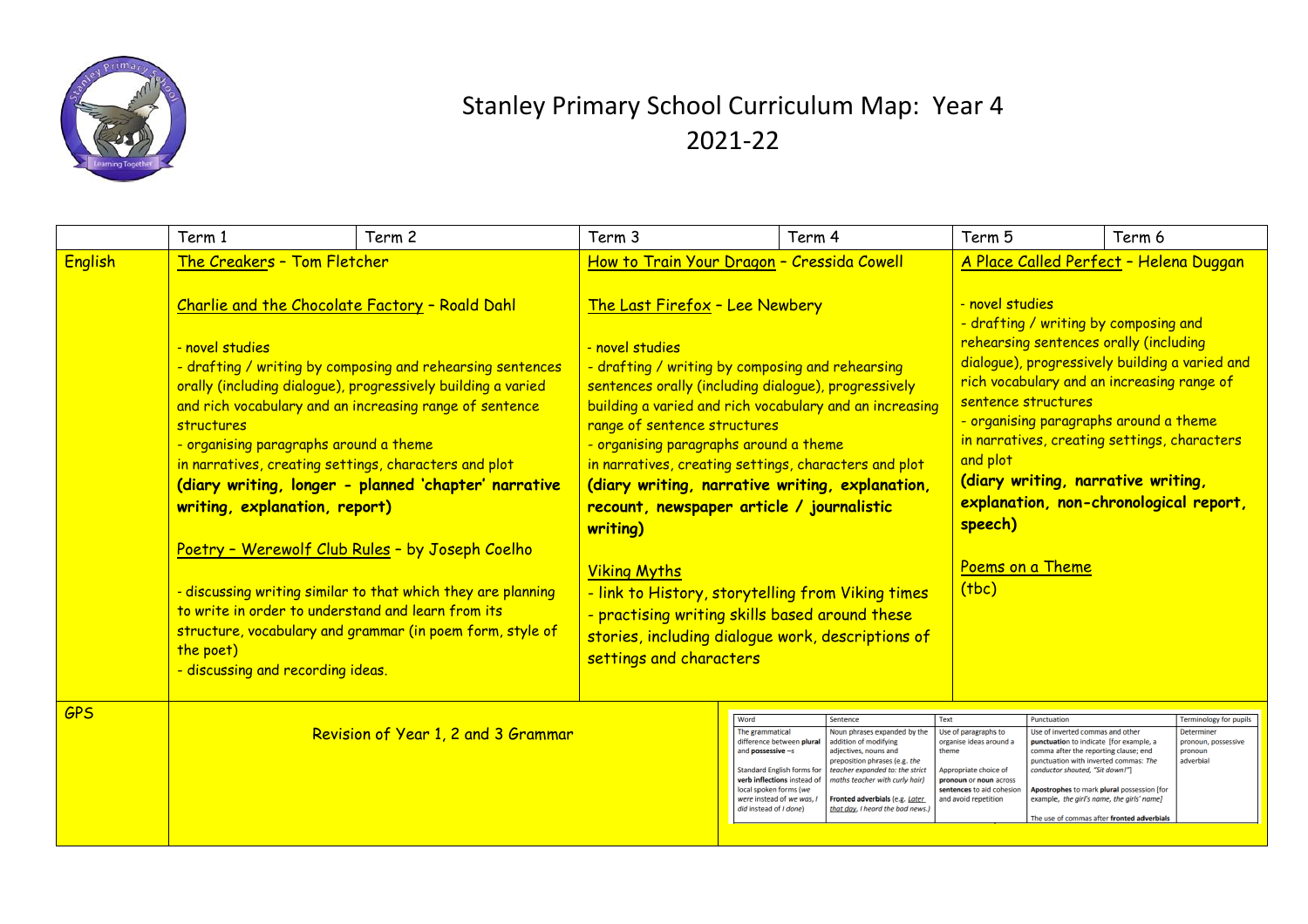| <b>Spelling</b> | Spelling rules followed from the National Curriculum<br>Spelling rules from previous years revisited and practised<br>Y3/4 statutory spelling words and related words also covered.                                                                                                                                                                                    |                                                                                                                                                                                                                                                                                                                                                                                                                                                                                                                                                                                                                      |                                               |            |                                                                                                                                                                                                                                                                                                                                                                                                                                                                                                    |             |                                                   |                                                                                                                                                                                                                                                                                                                                                                                                                                                                                  |                                                                                                         |                                                                                                                                                                                                                                                                                                                  |               |                                                   |
|-----------------|------------------------------------------------------------------------------------------------------------------------------------------------------------------------------------------------------------------------------------------------------------------------------------------------------------------------------------------------------------------------|----------------------------------------------------------------------------------------------------------------------------------------------------------------------------------------------------------------------------------------------------------------------------------------------------------------------------------------------------------------------------------------------------------------------------------------------------------------------------------------------------------------------------------------------------------------------------------------------------------------------|-----------------------------------------------|------------|----------------------------------------------------------------------------------------------------------------------------------------------------------------------------------------------------------------------------------------------------------------------------------------------------------------------------------------------------------------------------------------------------------------------------------------------------------------------------------------------------|-------------|---------------------------------------------------|----------------------------------------------------------------------------------------------------------------------------------------------------------------------------------------------------------------------------------------------------------------------------------------------------------------------------------------------------------------------------------------------------------------------------------------------------------------------------------|---------------------------------------------------------------------------------------------------------|------------------------------------------------------------------------------------------------------------------------------------------------------------------------------------------------------------------------------------------------------------------------------------------------------------------|---------------|---------------------------------------------------|
| Maths           | Following the White<br>overview, supported<br>documents.                                                                                                                                                                                                                                                                                                               |                                                                                                                                                                                                                                                                                                                                                                                                                                                                                                                                                                                                                      | Week 2<br>Week <sub>1</sub>                   | Week 3     | Week 4                                                                                                                                                                                                                                                                                                                                                                                                                                                                                             | Week 5      | Week 6<br>Week 7                                  | Week 8                                                                                                                                                                                                                                                                                                                                                                                                                                                                           | Week 9<br>Week 10                                                                                       | Week 11                                                                                                                                                                                                                                                                                                          | Week 12       | Rose Scheme of work and<br>by other resources and |
|                 |                                                                                                                                                                                                                                                                                                                                                                        | <b>Autumn</b><br>Number - Place Value                                                                                                                                                                                                                                                                                                                                                                                                                                                                                                                                                                                |                                               |            |                                                                                                                                                                                                                                                                                                                                                                                                                                                                                                    |             | <b>Number- Addition and</b><br><b>Subtraction</b> |                                                                                                                                                                                                                                                                                                                                                                                                                                                                                  | Measurement<br>Length and<br>Perimeter<br><b>Number- Multiplication</b><br>and Division<br>$\mathbf{u}$ |                                                                                                                                                                                                                                                                                                                  | Consolidation |                                                   |
|                 |                                                                                                                                                                                                                                                                                                                                                                        | <b>Spring</b>                                                                                                                                                                                                                                                                                                                                                                                                                                                                                                                                                                                                        | <b>Number- Multiplication</b><br>and Division |            | Measurement<br>- Area<br><b>Fractions</b>                                                                                                                                                                                                                                                                                                                                                                                                                                                          |             |                                                   | <b>Decimals</b>                                                                                                                                                                                                                                                                                                                                                                                                                                                                  |                                                                                                         | Consolidation                                                                                                                                                                                                                                                                                                    |               |                                                   |
|                 |                                                                                                                                                                                                                                                                                                                                                                        | <b>Summe</b>                                                                                                                                                                                                                                                                                                                                                                                                                                                                                                                                                                                                         | <b>Decimals</b>                               |            | <b>Measurement-</b><br><b>Money</b>                                                                                                                                                                                                                                                                                                                                                                                                                                                                | <b>Time</b> | <b>Statistics</b>                                 |                                                                                                                                                                                                                                                                                                                                                                                                                                                                                  | <b>Geometry-Properties of</b><br><b>Shape</b>                                                           | Position and<br>Direction<br>Geometry-                                                                                                                                                                                                                                                                           | Consolidation |                                                   |
| Science         | <b>Habitats</b><br>- Recognise that living<br>things can be grouped in a<br>variety of ways<br>- Explore and use<br>classification keys to help<br>group, identify and name<br>a variety of living things<br>in their local and wider<br>environment<br>- Recognise that<br>environments can change<br>and that this can<br>sometimes pose dangers<br>to living things | Electricity<br>- Identify common appliances<br>that run on electricity<br>- Construct a simple series<br>electrical circuit, identifying<br>and naming its basic parts,<br>including cells, wires, bulbs,<br>switches and buzzers<br>- Identify whether or not a<br>lamp will light in a simple series<br>circuit, based on whether or<br>not the lamp is part of a<br>complete loop with a battery<br>- Recognise that a switch opens<br>and closes a circuit and<br>associate this with whether or<br>not a lamp lights in a simple<br>series circuit<br>- Recognise some common<br>conductors and insulators, and |                                               | increases. | Sound<br>- Identify how sounds are<br>made, associating some of<br>them with something<br>vibrating<br>- Recognise that vibrations<br>from a sound travel<br>through a medium to the<br>ear<br>- Find patterns between<br>the pitch of a sound and<br>features of the object that<br>produced it<br>- Find patterns between<br>the volume of a sound and<br>the strength of the<br>vibrations that produced it.<br>- Recognise that sounds get<br>fainter as the distance<br>from the sound source |             |                                                   | <b>States of Matter</b><br>- Compare and group<br>materials together,<br>according to whether they<br>are solids, liquids or gases<br>- Observe that some<br>materials change state<br>when they are heated or<br>cooled, and measure or<br>research the temperature<br>at which this happens in<br>degrees Celsius (°C)<br>- Identify the part played<br>by evaporation and<br>condensation in the water<br>cycle and associate the<br>rate of evaporation with<br>temperature. |                                                                                                         | Animals including humans<br>- Describe the simple functions of the<br>basic parts of the digestive system in<br>humans<br>- Identify the different types of teeth in<br>humans and their simple functions<br>- Construct and interpret a variety of food<br>chains, identifying producers, predators<br>and prey |               |                                                   |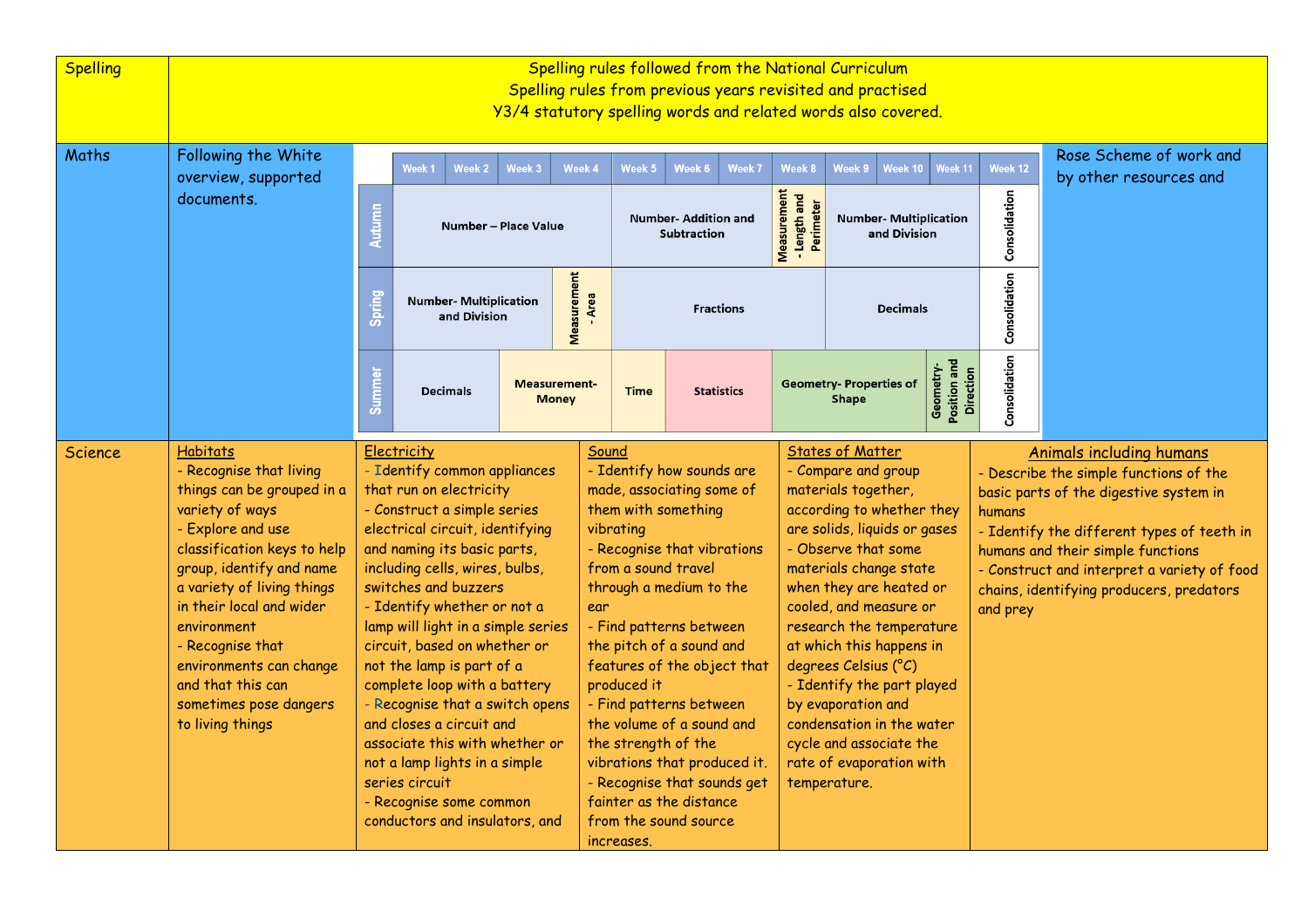|                  | associate metals with being<br>good conductors.                                                                                                                                                                                                                                                                                                                                                                                                                                                                                                                                                                                                                                                |                                                                                                                                                                                                                                                                                                                                                                                                                                                                                                                                                                                                                                              |                                                                                                                                                                                                                                                                                                                 |                                                                                                                                                                                                                                                                                                                                                                                                                                                                                                                                                       |  |  |
|------------------|------------------------------------------------------------------------------------------------------------------------------------------------------------------------------------------------------------------------------------------------------------------------------------------------------------------------------------------------------------------------------------------------------------------------------------------------------------------------------------------------------------------------------------------------------------------------------------------------------------------------------------------------------------------------------------------------|----------------------------------------------------------------------------------------------------------------------------------------------------------------------------------------------------------------------------------------------------------------------------------------------------------------------------------------------------------------------------------------------------------------------------------------------------------------------------------------------------------------------------------------------------------------------------------------------------------------------------------------------|-----------------------------------------------------------------------------------------------------------------------------------------------------------------------------------------------------------------------------------------------------------------------------------------------------------------|-------------------------------------------------------------------------------------------------------------------------------------------------------------------------------------------------------------------------------------------------------------------------------------------------------------------------------------------------------------------------------------------------------------------------------------------------------------------------------------------------------------------------------------------------------|--|--|
| <b>Computing</b> | The Internet / Creating Media Audio Editing                                                                                                                                                                                                                                                                                                                                                                                                                                                                                                                                                                                                                                                    |                                                                                                                                                                                                                                                                                                                                                                                                                                                                                                                                                                                                                                              | Coding                                                                                                                                                                                                                                                                                                          | Coding                                                                                                                                                                                                                                                                                                                                                                                                                                                                                                                                                |  |  |
|                  | e-safety                                                                                                                                                                                                                                                                                                                                                                                                                                                                                                                                                                                                                                                                                       |                                                                                                                                                                                                                                                                                                                                                                                                                                                                                                                                                                                                                                              | e-safety                                                                                                                                                                                                                                                                                                        | e-safety                                                                                                                                                                                                                                                                                                                                                                                                                                                                                                                                              |  |  |
| History          | Anglo-Saxons, Scots and Vikings (the effect of their settlement in<br>Britain)<br>Focusing on 4 key enguiry questions:<br>What happened to Britain when the Romans left?<br>How well did the Saxons and Vikings get on with each other?<br>Was life better in Anglo Saxon or Roman Britain?<br>What did the Anglo Saxon and Vikings leave behind?                                                                                                                                                                                                                                                                                                                                              |                                                                                                                                                                                                                                                                                                                                                                                                                                                                                                                                                                                                                                              | Covering: -<br>- Anglo Saxon invasions, settlements and kingdoms, place names and<br>village life<br>- Anglo Saxon art and culture<br>- The Viking raids + invasion<br>- resistance by Alfred the Great and Athelstan<br>- Viking invasions and Danegald<br>- laws and justice<br>- Edward the Confessor - 1066 |                                                                                                                                                                                                                                                                                                                                                                                                                                                                                                                                                       |  |  |
| Geography        | Investigating the UK and who we are<br>- Identify and compare some similarities and<br>differences between people, places and environments<br>in the UK and wider world and understand some ways<br>that they are linked<br>- Understand that the different ways in which people<br>live sometimes have consequences for the<br>environment and the lives of others<br>- Recognize and describe how significant events,<br>such as migration, have affected the UK and the<br>world in the recent and distant past<br>- Explain their views about current and future issues<br>affecting the UK<br>- Recognize and describe how identities,<br>communities and cultures are changing over time | some of the physical & human features of the polar<br>regions<br>- make connections between their own lives and the<br>wider world<br>- recognise the impact that people have on their<br>environment in both positive and negative ways<br>- understand how and why flora and fauna live in<br>certain parts of the world<br>environments.<br>- Find the longitude and latitude of a place<br>- Identify patterns in climate changes<br>- Explore the relationship between latitude and<br>climate<br>- Calculate time differences<br>- To explain the relationship between longitude and<br>time zones<br>- To present information clearly | Pole to Pole<br>- use appropriate geographical vocabulary to describe<br>- select and use a range of images, atlases, maps and<br>globes to ask and respond questions about places and                                                                                                                          | The Amazing Amazon<br>-describe and understand key aspects of<br>physical geography and human geography<br>- Understand some ways in which the rainforests are<br>linked to people in the UK<br>- Understand that groups of people have similar<br>wants and needs but meet them in different ways<br>- Recognize and describe the structure and diversity<br>of the rainforest<br>- Recognize and describe how environments and<br>communities may change over time<br>- Explain their views using evidence about<br>controversial rainforest issues |  |  |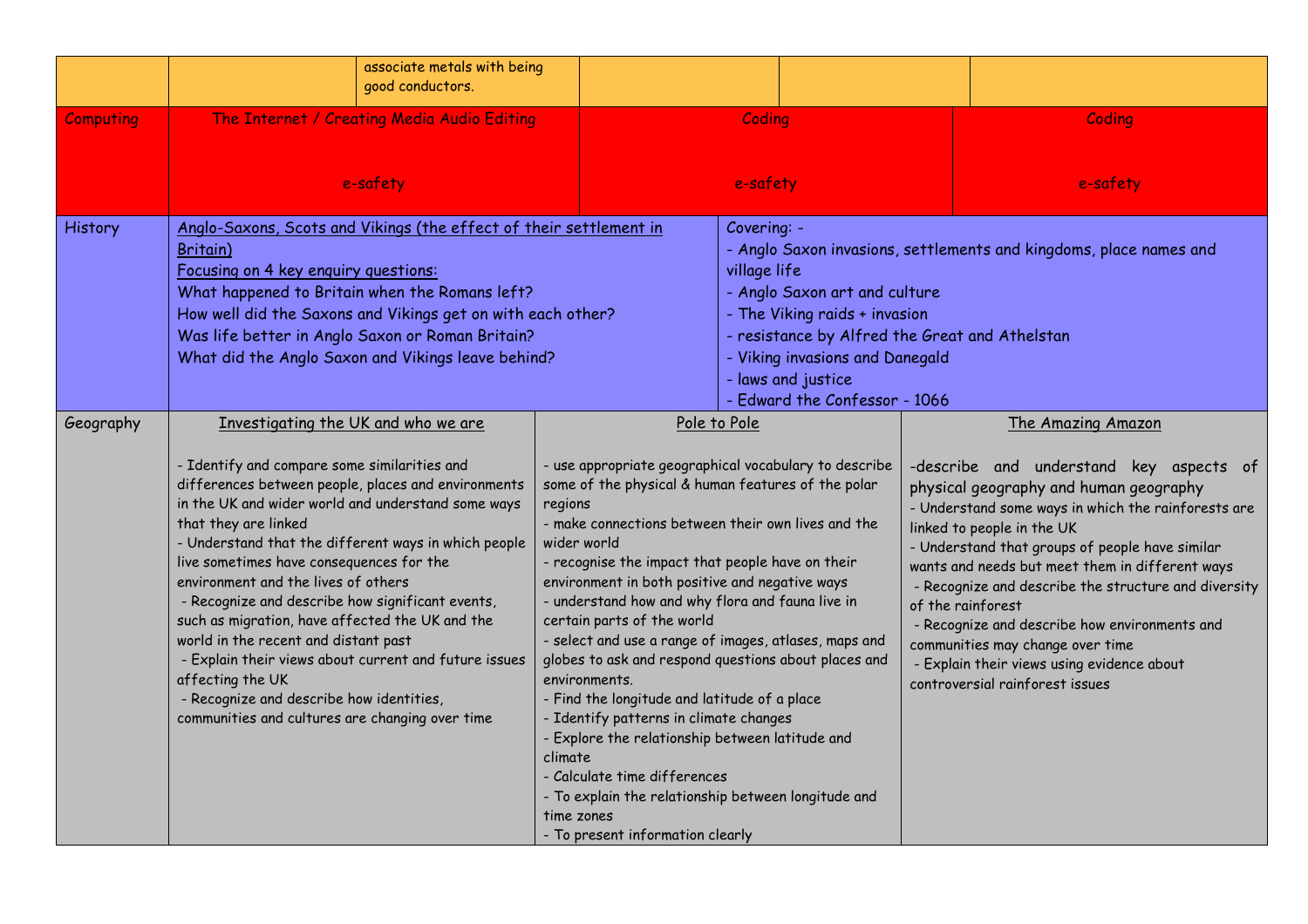| Art       | Suffolk Art unit: drawing | Gustav Klimt - a focus on       | Suffolk Art Unit - 3D    | Suffolk Art Unit -                         |                                               |
|-----------|---------------------------|---------------------------------|--------------------------|--------------------------------------------|-----------------------------------------------|
|           |                           | pattern (linking to             | (linked to Dragon Eyes / | painting                                   |                                               |
|           |                           | Suffolk Art unit on             | English curriculum link) | - to select,                               |                                               |
|           |                           | collage)                        |                          | construct and work                         |                                               |
|           |                           |                                 |                          | on a multi-textured                        |                                               |
|           |                           |                                 |                          | surface                                    |                                               |
|           |                           |                                 |                          | - to mix colours and                       |                                               |
|           |                           |                                 |                          | experiment with                            |                                               |
|           |                           |                                 |                          | their application                          |                                               |
|           |                           |                                 |                          | - to make practical                        |                                               |
|           |                           |                                 |                          | responses to the                           |                                               |
|           |                           |                                 |                          | work of Georgia                            |                                               |
|           |                           |                                 |                          | O'Keefe                                    |                                               |
|           |                           |                                 |                          | - to compare ideas                         |                                               |
|           |                           |                                 |                          | and approaches,                            |                                               |
|           |                           |                                 |                          | adapting sketchbook                        |                                               |
|           |                           |                                 |                          | work                                       |                                               |
|           |                           |                                 |                          | to make practical                          |                                               |
|           |                           |                                 |                          | responses to the                           |                                               |
|           |                           |                                 |                          | work of                                    |                                               |
|           |                           |                                 |                          | J.M.W.Turner                               |                                               |
|           |                           |                                 |                          | -to review, evaluate                       |                                               |
|           |                           |                                 |                          | and develop ideas                          |                                               |
| <b>DT</b> |                           | 'Lighting a House'              |                          | Making a healthy lunch                     |                                               |
|           |                           | - designing and making our own  |                          |                                            | - recall the main messages from each of the   |
|           |                           | nightlights                     |                          | The eatwell plate food groups.             |                                               |
|           |                           | - using research and developing |                          | -identify and classify ingredients in      |                                               |
|           |                           | design criteria                 |                          | composite dishes (e.g. sandwiches)         |                                               |
|           |                           | - selecting and using tools and |                          | -name and explain some of the reasons that |                                               |
|           |                           | equipment carefully             |                          | can affect food choice.                    |                                               |
|           |                           | - understanding and using       |                          |                                            | - explain what a healthy lunch should include |
|           |                           | electrical systems (link to Y4  |                          | and give examples of ways to make a        |                                               |
|           |                           | Science)                        |                          | sandwich healthier.                        |                                               |
|           |                           |                                 |                          | - top a savoury cracker safely and         |                                               |
|           |                           |                                 |                          | hygienically using spreading, slicing and  |                                               |
|           |                           |                                 |                          | arranging skills.                          |                                               |
|           |                           |                                 |                          | -carryout research about a selection of    |                                               |
|           |                           |                                 |                          | different sandwiches.                      |                                               |
|           |                           |                                 |                          | -design a sandwich based on their research |                                               |
|           |                           |                                 |                          | and design criteria.                       |                                               |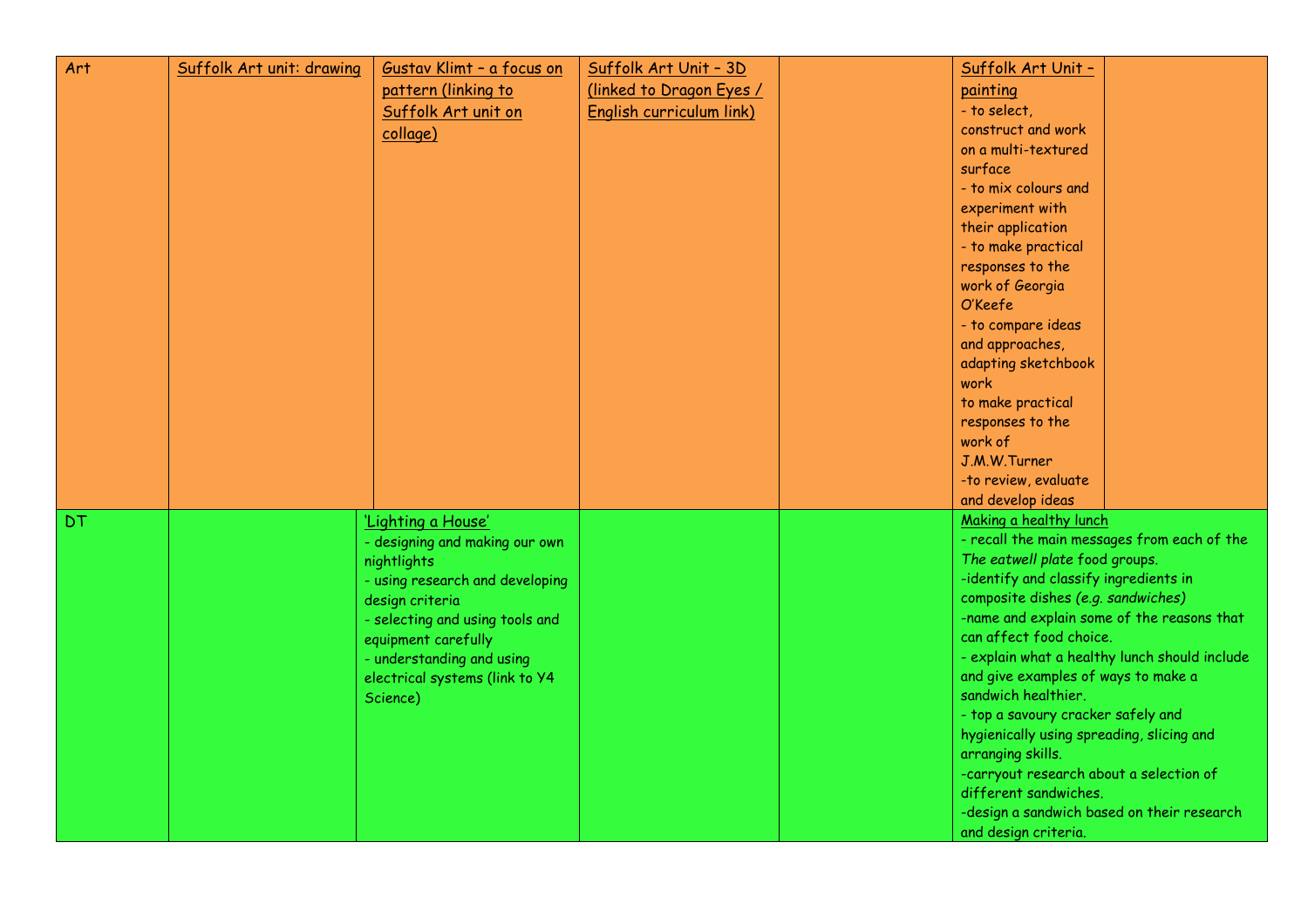|              |                                                                                                                                                                                                                                                                                                                                                                                                                                                                                                                                                                                                                                                                                                                                                                                      |                                                                                                                                                                                                                                                                                                                                                                                                                                                                                                                                                                   |                                                                                                                                                                                                                                                                                                                                                                                                                                                                                                                                 |                                                                                                                                                                                                                                                                                                                                                                                                                                                                                                                                                                                                | -perform food preparation skills safely and<br>hygienically to make their sandwich.             | -evaluate their sandwich and suggest ways it                                                                                               |
|--------------|--------------------------------------------------------------------------------------------------------------------------------------------------------------------------------------------------------------------------------------------------------------------------------------------------------------------------------------------------------------------------------------------------------------------------------------------------------------------------------------------------------------------------------------------------------------------------------------------------------------------------------------------------------------------------------------------------------------------------------------------------------------------------------------|-------------------------------------------------------------------------------------------------------------------------------------------------------------------------------------------------------------------------------------------------------------------------------------------------------------------------------------------------------------------------------------------------------------------------------------------------------------------------------------------------------------------------------------------------------------------|---------------------------------------------------------------------------------------------------------------------------------------------------------------------------------------------------------------------------------------------------------------------------------------------------------------------------------------------------------------------------------------------------------------------------------------------------------------------------------------------------------------------------------|------------------------------------------------------------------------------------------------------------------------------------------------------------------------------------------------------------------------------------------------------------------------------------------------------------------------------------------------------------------------------------------------------------------------------------------------------------------------------------------------------------------------------------------------------------------------------------------------|-------------------------------------------------------------------------------------------------|--------------------------------------------------------------------------------------------------------------------------------------------|
| <b>RE</b>    | Hinduism<br>Hindu Dharma: what make<br>a Hindu learn from<br>celebrating Diwali?<br>This unit gives pupils the<br>opportunity to revisit the<br>story of Rama and Sita<br>and to explore the theme<br>of good overcoming evil.<br>Pupils should deepen their<br>understanding of Hindu<br>beliefs about God by<br>learning about Rama as an<br>avatar of Vishnu. Pupils<br>should know that Diwali is<br>a popular Hindu festival<br>and be able to explain the<br>deeper meaning of<br>festival celebrations such<br>as the lighting of diva<br>lamps, fireworks,<br>decorating homes with<br>rangoli patterns. They<br>should reflect on the<br>symbolism of light within<br>all human cultures, and<br>consider how light might<br>be a universal symbol of<br>goodness and hope. | Christianity (God)<br>How and why might<br>Christians use the Bible?<br>This unit enables pupils to<br>examine the belief in Jesus as<br>the perfect expression of God;<br>he is 'The Christ'; Son of God;<br>Saviour. The focus is on<br>sacrifice. Opportunities are<br>provided for pupils to explore<br>the focus as it is exemplified in<br>the life of Jesus and other<br>Christians. Pupils are<br>encouraged to relate the<br>beliefs and issued raised to<br>matters of importance in their<br>lives and to consider what<br>influences their behaviour. | Sikhism<br>Sikh Dharma: what is<br>expected of a person<br>following a religion or<br>belief?<br>This unit enables pupils to<br>examine the significance of<br>Sikh initiation and<br>membership practices. The<br>content focus is on God,<br>Principles for Living and<br>The Community.<br>Opportunities are provided<br>to explore the Amrit<br>ceremony, the Khalsa and<br>the significance of the Five<br>K's.<br>Pupils are encouraged to<br>consider how their identity<br>might be linked to that<br>which they value. | Christianity (Jesus)<br>What are we<br>prepared to sacrifice<br>/ never sacrifice?<br>This unit enables pupils<br>to examine the belief in<br>Jesus as the perfect<br>expression of God; he is<br>'The Christ'; Son of<br>God; Saviour, The focus<br>is on sacrifice.<br>Opportunities are<br>provided for pupils to<br>explore the focus as it<br>is exemplified in the<br>life of Jesus and other<br>Christians. Pupils are<br>encouraged to relate<br>the beliefs and issued<br>raised to matters of<br>importance in their<br>lives and to consider<br>what influences their<br>behaviour. | could be improved.<br>Recorder<br>Children continue to<br>develop their<br>recorder playing and |                                                                                                                                            |
| <b>Music</b> | Mamma Mia from<br>Charanga Scheme<br>Children listen to a range<br>of pop music and identify<br>stylistic features.<br>Children learn to sing<br>Mama Mia.                                                                                                                                                                                                                                                                                                                                                                                                                                                                                                                                                                                                                           | Performing<br>Children sing a range of songs<br>with more than one part<br>focusing on expression, good<br>diction and a growing sense of<br>pitch.                                                                                                                                                                                                                                                                                                                                                                                                               | Lean On Me from Charanga-<br>performing, reading music,<br>composing and improvising.<br>Children listen to a range<br>of gospel music and identify<br>stylistic features.                                                                                                                                                                                                                                                                                                                                                      | Recorder<br>Through learning to<br>play the recorder,<br>children learn to play A<br>and B and to identify<br>where they are on the<br>stave and to identify                                                                                                                                                                                                                                                                                                                                                                                                                                   | move on to learning<br>to play G too.                                                           | Recorder<br>Children continue to<br>learn the<br>recorder. The most<br>able will learn to play<br>E or C. All children<br>will prepare two |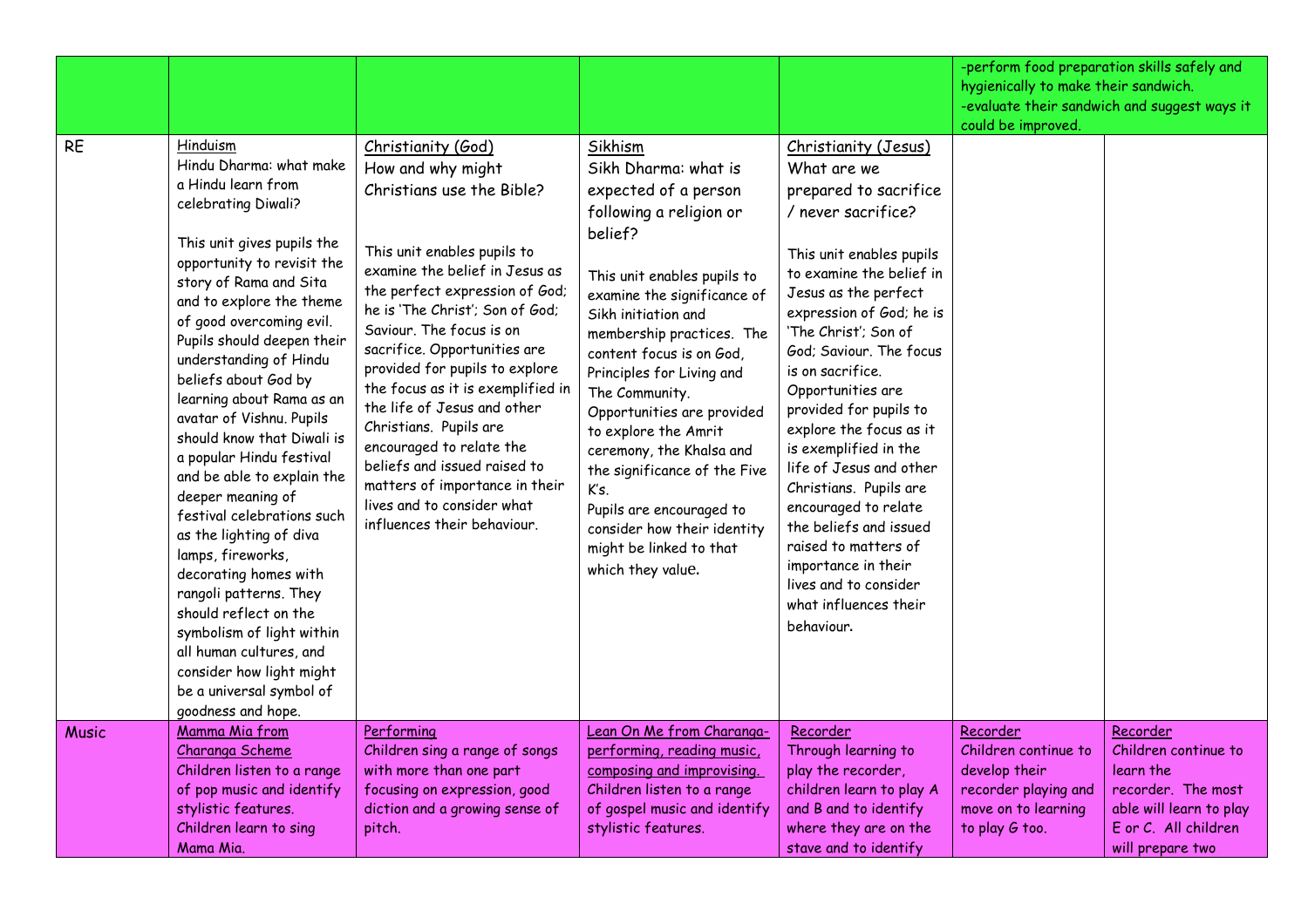|                    | Children learn to<br>improvise a pattern on 5<br>notes to play in an<br>instrumental break and<br>learn a short phrase to<br>play in an instrumental<br>break.                                        |                                                                                                                                               | Children learn to sing Lean<br>on Me.<br>Children learn to compose a<br>pattern to play in an<br>instrumental break, and to<br>write it down, and learn a<br>short phrase to play in an<br>instrumental break.                                                                          | crotchets, minims and<br>the corresponding<br>rests.                                                                                                                                     |                                                                                                                                                                                                                                                            | pieces to play in a<br>performance to<br>parents.                                                                                                                                                                             |
|--------------------|-------------------------------------------------------------------------------------------------------------------------------------------------------------------------------------------------------|-----------------------------------------------------------------------------------------------------------------------------------------------|-----------------------------------------------------------------------------------------------------------------------------------------------------------------------------------------------------------------------------------------------------------------------------------------|------------------------------------------------------------------------------------------------------------------------------------------------------------------------------------------|------------------------------------------------------------------------------------------------------------------------------------------------------------------------------------------------------------------------------------------------------------|-------------------------------------------------------------------------------------------------------------------------------------------------------------------------------------------------------------------------------|
| PE                 | Multi-skills<br>Travelling with a ball<br>changing direction and speed,<br>estimating, passing receiving<br>and passing. Guarding and<br>keeping possession in small<br>sided games.                  | Tennis<br>Through tennis work on balance,<br>agility and co-ordination. Work on<br>tennis strokes to allow children to<br>take part in games. | Pilates<br>Work through Pilates<br>exercises to gain control and<br>understanding of the body,<br>breathing and a calm mind.<br>Understand how this can help<br>maintain a healthy lifestyle.                                                                                           | Gymnastics<br>Travelling, jumping and<br>rolling. Children to achieve<br>a variety of movements<br>using body shape and<br>speed.<br>Can include springing and<br>landing with rotation. | Athletics<br>Focus on how their<br>techniques can be<br>improved to improve<br>their performances.<br>Test out differing<br>body positions and<br>actions to develop an<br>efficient style.                                                                | Handball<br>Work on close control<br>and change of movement<br>drills. Develop skills to<br>be drills to be used in<br>small sided games.<br>Work on finding space<br>and movement.<br>Discuss attack and<br>defence changes. |
|                    | Fit2Go with BFCCT<br>Working with BFCCT, who<br>provide a 6 week course, 1 hr<br>practical and 1 hr theory<br>each week - looking at<br>healthy living and covering a<br>range of multi-skill sports. | Cricket<br>Chance to shine Year Four<br>resources.                                                                                            | Multiskills<br>Controlling a ball or<br>shuttlecock.<br>To include, directional hitting,<br>predicting and estimating. As<br>well as underarm and overarm<br>throwing and catching skills for<br>accuracy. Children to learn how<br>to strike a ball with a bat and<br>fielding skills. | Commando Joe<br>Levison Wood -<br>Children will undertake a<br>survival style mission.                                                                                                   | Sports day<br>practice and<br>rounders<br>Decision making during<br>game situations.<br>Positioning their body<br>feet, trunk, legs, arms,<br>head, eyes and hands<br>in co-ordination to<br>perform skills required<br>with action and follow<br>through. | Commando Joe<br>Leif Erikson- Viking<br>explorer.<br>Children will learn:<br>To be self-controlled<br>when under pressure.<br>Use self-discipline to<br>control behaviour.                                                    |
| <b>MFL-Spanish</b> | <b>Shapes</b><br>The artist - Joan Miro<br><b>Plural Nouns</b>                                                                                                                                        | Autumn <sub>2</sub><br><b>NUMBERS 31 TO 50</b><br>Cancion de Navidad: Mi<br><b>Burrito Sabanero</b><br>Phonics                                | THE BODY -PARTS OF<br>THE FACE + PICASSO                                                                                                                                                                                                                                                | Spring 2 The Body<br>Picasso<br>Describing their own<br>Picasso painting                                                                                                                 | <b>Summer 1 Family</b><br>Description of<br>members of<br>family<br>The Simpsons<br>Family                                                                                                                                                                 | Summer 2 describe<br>family members<br>Phonics<br>Numbers 1 to 100                                                                                                                                                            |